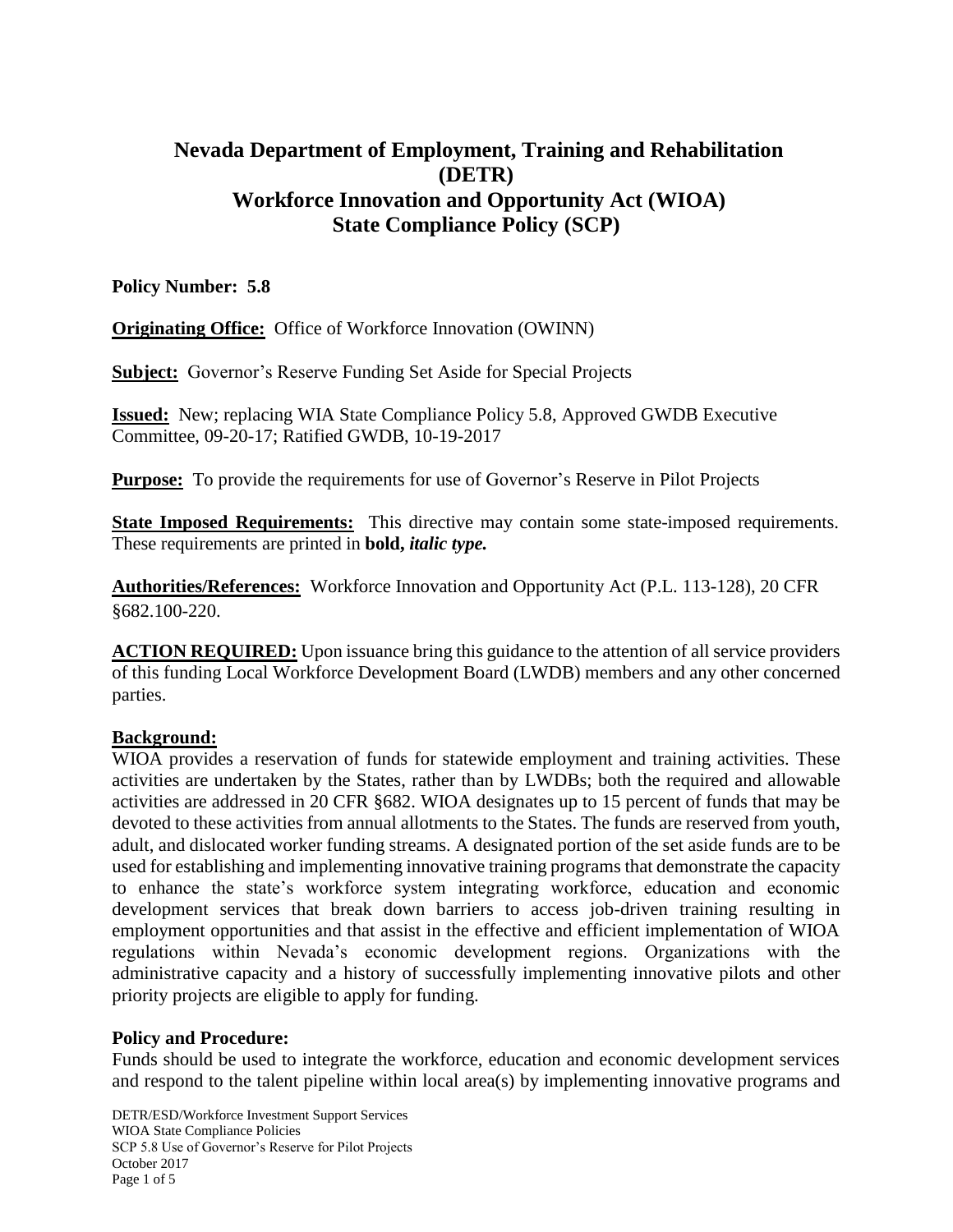strategies designed to meet the needs of business. Programs and strategies may include incumbent worker training programs, customized training, sectoral and industry cluster strategies and implementation of industry or sector partnerships and career pathway programs. Projects may include microenterprise and entrepreneurial training and support programs, utilization of effective business intermediaries, activities to improve linkages between workforce partners, and other business services and strategies that better engage employers in workforce investment activities, and make the workforce development system more relevant to the needs of State and local businesses. Programs should develop and/or implement education and training programs that respond to the labor market analysis within the local area(s). Projects should ensure that training credits position participants to attain industry-recognized credentials *approved by the Governor's Workforce Development Board (GWDB)* and are portable and stackable and allow participants to accelerate through the program, as out lined below in WIOA Sec.  $134(a)(3)$ .

## **Allowable Statewide Employment and Training Activities** (WIOA Sec. 134(a)(3))

(3) ALLOWABLE STATEWIDE EMPLOYMENT AND TRAINING

ACTIVITIES. —

(A) IN GENERAL.—Funds reserved by a Governor under sections  $128(a)(1)$  and  $133(a)(1)$  and not used under paragraph  $(1)(A)$  or  $(2)(B)$  (regardless of whether the funds were allotted to the State under section  $127(b)(1)(C)$  or paragraph  $(1)(B)$  or  $(2)(B)$  of section  $132(b)$ ) may be used to carry out additional statewide employment and training activities, which may include—

(i) implementing innovative programs and strategies designed to meet the needs of all employers (including small employers) in the State, which programs and strategies may include incumbent worker training programs, customized training, sectoral and industry cluster strategies and implementation of industry or sector partnerships, career pathway programs, microenterprise and entrepreneurial training and support programs, utilization of effective business intermediaries, layoff aversion strategies, activities to improve linkages between the one-stop delivery system in the State and all employers (including small employers) in the State, and other business services and strategies that better engage employers in workforce investment activities and make the workforce development system more relevant to the needs of State and local businesses, consistent with the objectives of this title;

(ii) developing strategies for effectively serving individuals with barriers to employment and for coordinating programs and services among one-stop partners;

(iii) the development or identification of education and training programs that respond to real-time labor market analysis, that utilize direct assessment and prior learning assessment to measure and provide credit for prior knowledge, skills, competencies, and experiences, that evaluate such skills and competencies for adaptability, that ensure credits are portable and stackable for more skilled employment, and that accelerate course or credential completion. **[training credits should ensure participants are positioned to attain industry-recognized credentials approved by the GWDB]**;

(iv) implementing programs to increase the number of individuals training for and placed in nontraditional employment;

(v) carrying out activities to facilitate remote access to services, including training services described in subsection (c)(3), provided through a one-stop delivery system, including facilitating access through the use of technology;

(vi) supporting the provision of career services described in subsection  $(c)(2)$  in the one-stop delivery systems in the State;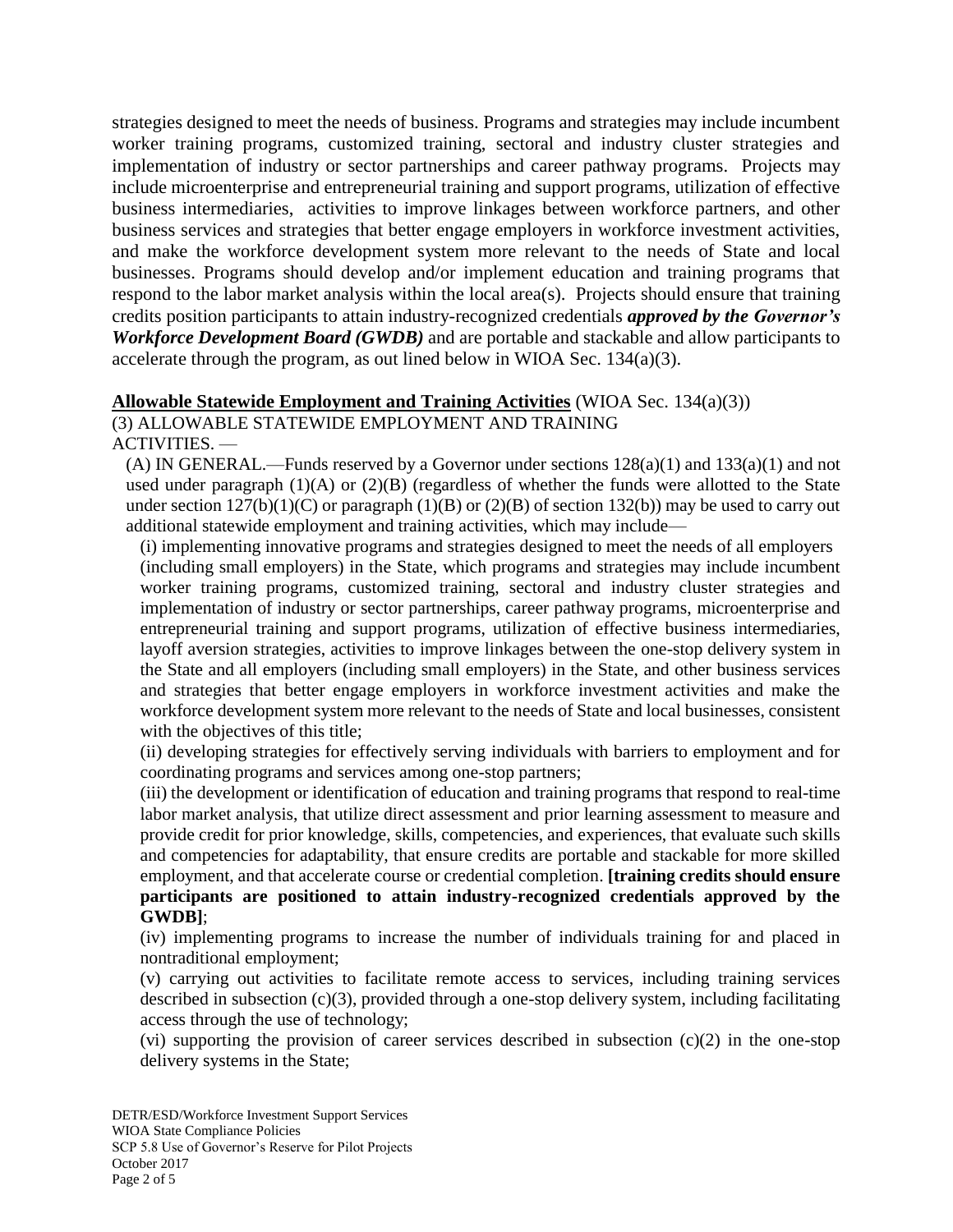(vii) coordinating activities with the child welfare system to facilitate provision of services for children and youth who are eligible for assistance under section 477 of the Social Security Act (42 U.S.C. 677);

(viii) activities—

(I) to improve coordination of workforce investment activities with economic development activities;

(II) to improve coordination of employment and training activities with—

(aa) child support services, and assistance provided by State and local agencies carrying out part D of title IV of the Social Security Act (42 U.S.C. 651 et seq.);

(bb) cooperative extension programs carried out by the Department of Agriculture;

(cc) programs carried out in local areas for individuals with disabilities, including programs carried out by State agencies relating to intellectual disabilities and developmental disabilities, activities carried out by Statewide Independent Living Councils established under section 705 of the Rehabilitation Act of 1973 (29 U.S.C. 796d), programs funded under part B of chapter 1 of title VII of such Act (29 U.S.C. 796e et seq.), and activities carried out by centers for independent living, as defined in section 702 of such Act (29 U.S.C. 796a);

(dd) adult education and literacy activities, including those provided by public libraries;

(ee) activities in the corrections system that assist ex-offenders in reentering the workforce; and

(ff) financial literacy activities including those described in section  $129(b)(2)(D)$ ; and

(III) consisting of development and dissemination of workforce and labor market information;

(ix) conducting research and demonstration projects related to meeting the employment and education needs of adult and dislocated workers;

(x) implementing promising services for workers and businesses, which may include providing support for education, training, skill upgrading, and statewide networking for employees to become workplace learning advisors and maintain proficiency in carrying out the activities associated with such advising;

(xi) providing incentive grants to local areas for performance by the local areas on local performance accountability measures described in section 116(c);

(xii) adopting, calculating, or commissioning for approval an economic self-sufficiency standard for the State that specifies the income needs of families, by family size, the number and ages of children in the family, and substate geographical considerations;

(xiii) developing and disseminating common intake procedures and related items, including registration processes, materials, or software; and

(xiv) providing technical assistance to local areas that are implementing pay-for-performance contract strategies, which technical assistance may include providing assistance with data collection, meeting data entry requirements, identifying levels of performance, and conducting evaluations of such strategies.

(B) LIMITATION -

(i) IN GENERAL.—Of the funds allotted to a State under sections 127(b) and 132(b) and reserved as described in sections 128(a) and 133(a)(1) for a fiscal year—

(I) not more than 5 percent of the amount allotted under section  $127(b)(1)$ ;

(II) not more than 5 percent of the amount allotted under section  $132(b)(1)$ ; and

(III) not more than 5 percent of the amount allotted under section  $132(b)(2)$ , may be used by the State for the administration of statewide youth workforce investment activities carried out under section 129 and statewide employment and training activities carried out under this section.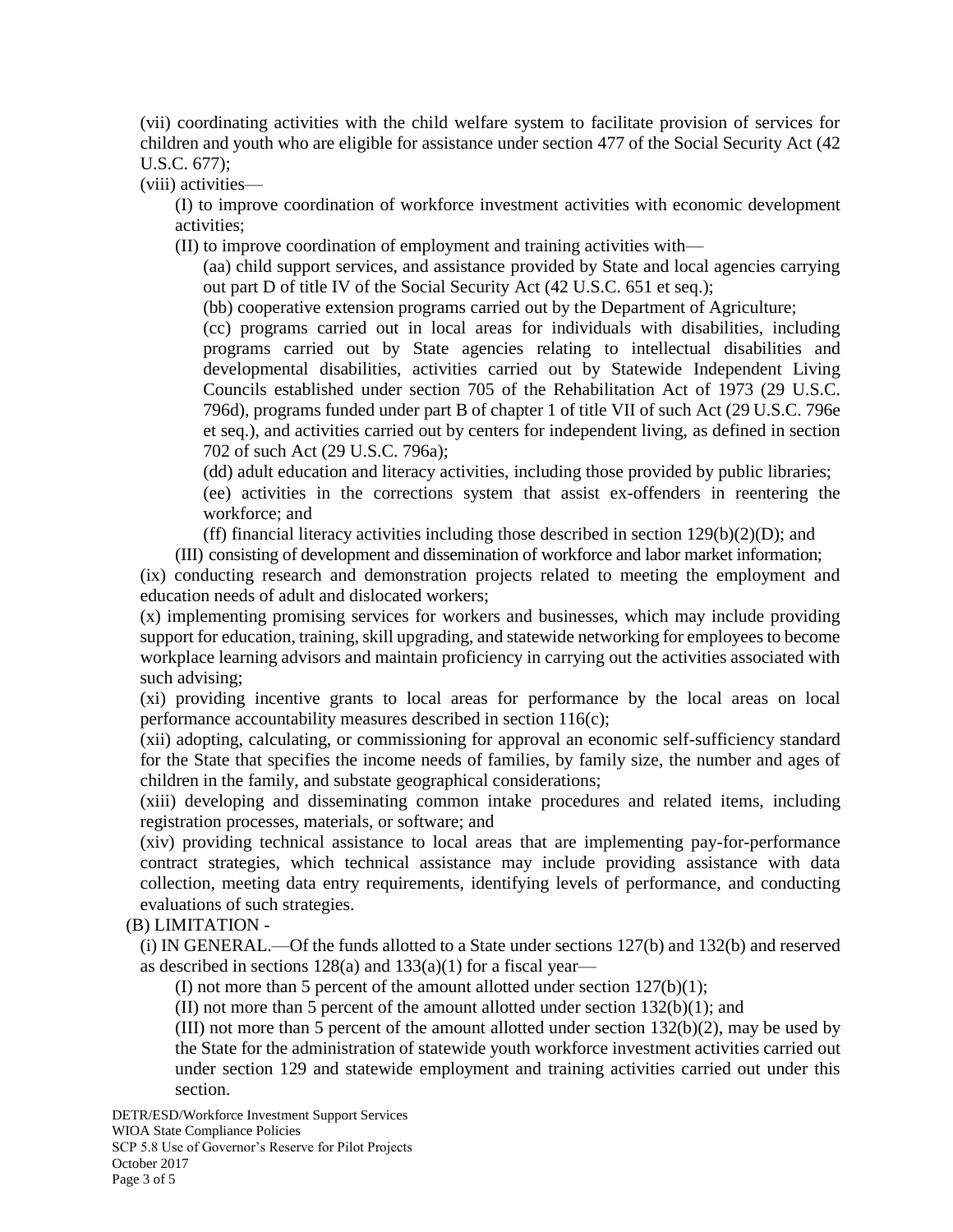(ii) USE OF FUNDS.—Funds made available for administrative costs under clause (i) may be used for the administrative cost of any of the statewide youth workforce investment activities or statewide employment and training activities, regardless of whether the funds were allotted to the State under section  $127(b)(1)$  or paragraph (1) or (2) of section 132(b).

## **(20 CFR §682.100)**

Statewide employment and training activities include those activities for adults and dislocated workers, as described in WIOA sec. 134(a), and statewide youth activities, as described in the Workforce Innovation and Opportunity Act (WIOA) sec. 129(b). They include both required and allowable activities. In accordance with the requirements of this subpart, the State may develop policies and strategies for use of statewide employment and training funds. Descriptions of these policies and strategies must be included in the State Plan.

### **(20 CFR** §**682.110(b))**

Funds reserved by the Governor for statewide workforce investment activities may be combined and used for any of the activities authorized in WIOA sec.  $129(b)$ ,  $134(a)(2)(B)$ , or  $134(a)(3)(A)$ (which are described in §§ 682.200 and 682.210), regardless of whether the funds were allotted through the youth, adult, or dislocated worker funding streams.

### **Guiding Principles:**

Nevada's principles to guide action across workforce, education and economic development systems include:

- Labor Market Demand-driven Orientation
- Strong Partnership with Business at all levels
- Career Pathways as Identified by Sector Councils
- Cross-Agency Collaboration and Alignment
- Integrated Service Delivery
- Access and Opportunity for all Populations
- Focus on Continuous Improvement, Innovation, and Return on Investment

#### **Program Outcomes, Goals, and Deliverables:**

Specific project outcomes, goals and deliverables must be included in any proposal(s). All applicants must work with the State to establish benchmarks and outcome targets for each project.

#### **Project Reporting:**

Successful applicants will be required to submit regular reports to document the progress of the project as part of the grant requirements. These reports include, but are not necessarily limited to, the following:

- Quarterly Progress Reports
- The agreed upon performance data as outlined in the original proposal.
- Quarterly Budget Updates

## **Award Survey:**

Reference State Administrative Manual (SAM) for contracting requirements.

## **Monitoring:**

DETR/ESD/Workforce Investment Support Services WIOA State Compliance Policies SCP 5.8 Use of Governor's Reserve for Pilot Projects October 2017 Page 4 of 5